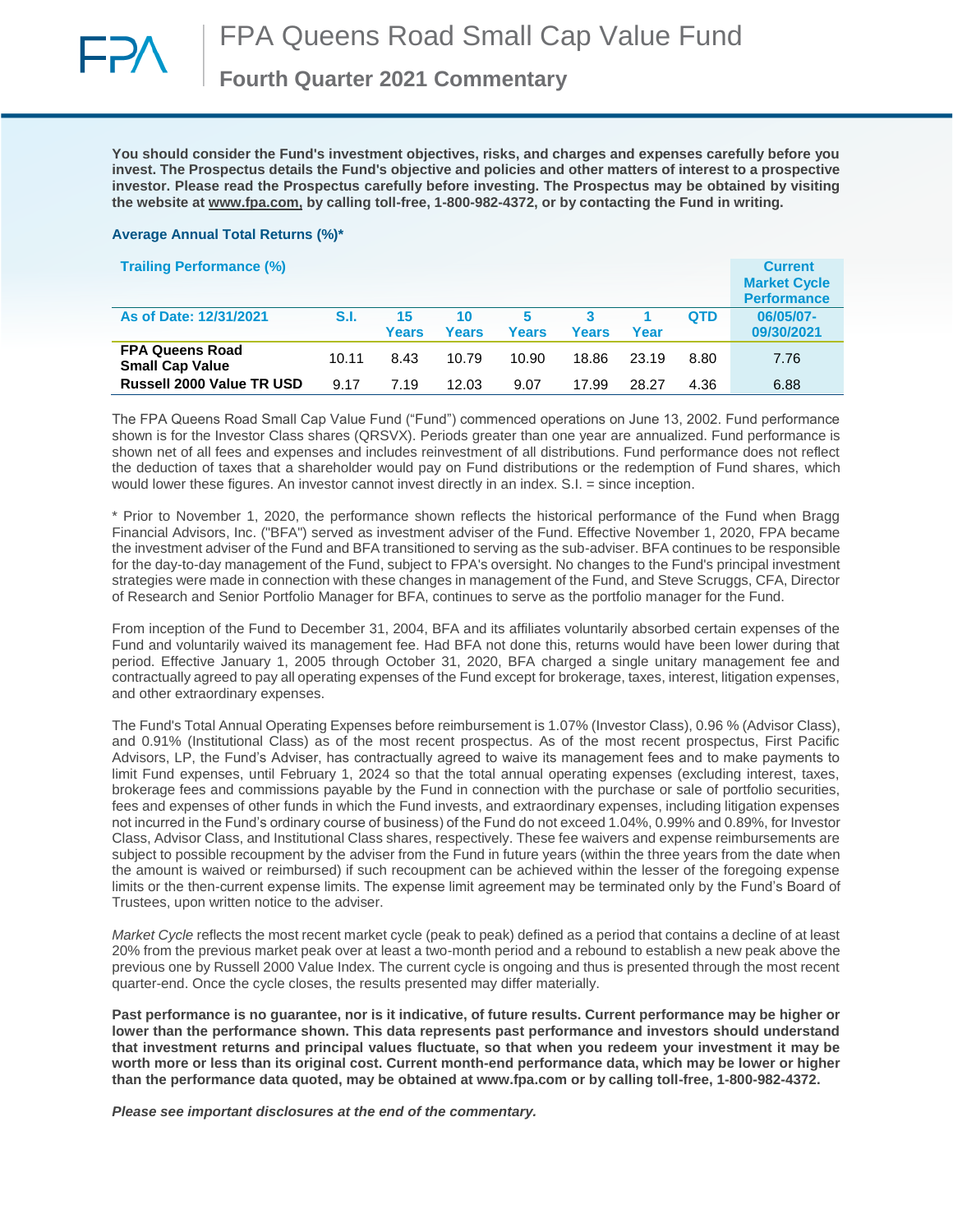#### Dear Fellow Shareholders:

FPA Queens Road Small Cap Value Fund ("Fund") returned 23.2% in 2021. This compares to a 28.3% return for the Russell 2000 Value Index during the year. During the fourth quarter, the Russell 2000 Value Index rallied sharply early, fell off sharply from early November through mid-December, and then rallied during the last two weeks of the year to finish up 4.4%. The Fund was up 8.8% over that time. For the quarter, small value stocks continued to outperform relative to the shares of small growth companies, which finished the quarter flat, marking the fifth consecutive quarter small cap value outperformed small cap growth. The 28.3% return for the Russell 2000 Value Index during 2021 outpaced the Russell 2000 Growth Index, which was up 2.83%, the second-largest outperformance of the value index over the growth index since the indices were created in 1979.<sup>1</sup> Despite the recent outperformance of small value over small growth, we believe the valuation differential between value and growth still favors small value and that small value is poised to continue its relative outperformance.

# **2021 Contributors and Detractors<sup>2</sup>**

# **Contributors**

- **Synaptics**, a developer of human interface (HMI) hardware and software, has continued its strategic shift to higher margin business, primarily Internet of Things (IoT) products. As we've followed management's strategic shift towards higher-margin markets, we note that the company's return on invested capital (ROIC) has steadily risen from around 8.5% in 2019 to the mid teens for the 12 months ending 12/31/2021.<sup>3</sup> While we believe the recent and expected performance of the company are positives, valuation has become a concern and we are trimming our position.
- **ServisFirst Bancshares**, a full-service commercial bank, continued to increase its deposits and loans during the quarter. In spite of growing assets from \$10 billion to \$15 billion over the last 18 months, we believe the company is poised for more growth – it has a record-high loan pipeline and continues to hold \$4.5 billion in cash at the Federal Reserve as of 12/31/2021. <sup>4</sup> As one of the largest holdings in the portfolio, we remain confident in the company's long-term prospects.
- **American Equity Investment Life Holding Company**, a leading writer of fixed index annuities, continued expanding its channel distribution to increase sales and made progress on expanding its interest spread. Several strategic relationships were announced during the year which benefited the company in 2021 and we expect the benefits to expand over the next several years.
- **Fabrinet**, a manufacturer of optical communications sensors and equipment, announced better-thanexpected results<sup>5</sup> on increased demand for its telecom and datacom products, despite continuing supply chain disruptions. While supply chain issues had a significant impact on the company's automotive business, it was less than expected (automotive is a small but growing market for the company). We are impressed by the company's execution and held a 3.4% position at quarter end.
- **Concentrix**, a customer experience solutions provider, spun off from one of our other portfolio holdings (Synnex) in December of 2020, continued to validate its value proposition by adding over 24 new clients in the fourth quarter, continuing a trend. The company, which expects to achieve above-average

 $\overline{\phantom{a}}$ 

<sup>1</sup> Source: FTSE Russell

<sup>&</sup>lt;sup>2</sup> Reflects top five contributors and top five detractors to the Fund's performance based on contribution-to-return on a gross basis. This is not a recommendation for a specific security and these securities may not be in the Fund at the time you receive this Commentary. The information provided does not reflect all positions purchased, sold or recommended by the Fund during the quarter. It should not be assumed that recommendations made in the future will be profitable or will equal the performance of the securities listed. For a full list of holdings, please view the holdings report at the end of this Commentary. The portfolio holdings as of the most recent quarter-end may also be obtained at www.fpa.com.

<sup>3</sup> Source: Zacks Investment Research

<sup>4</sup> Source: SEC Filings, ServisFirst

<sup>5</sup> Source: Fabrinet Form 8k, announced 11/1/2021

**Past performance is no guarantee, nor is it indicative, of future results.**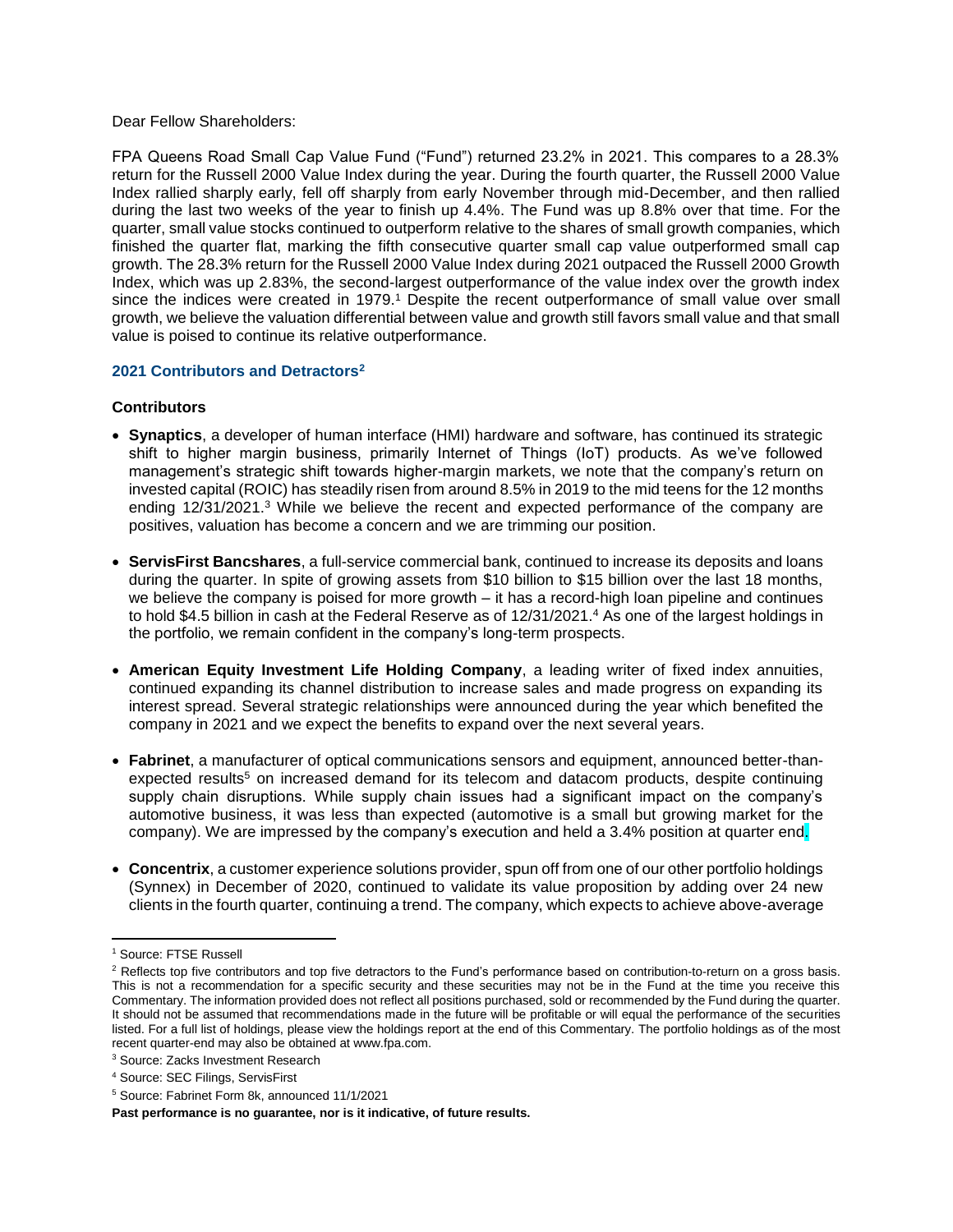market growth and improved margins,<sup>6</sup> initiated a dividend during the year. Given the company's growth expectations and what we believe to be a very reasonable valuation, we like the investment opportunity the company offers.

### **Detractors**

- **Schweitzer-Mauduit** International, a product engineering and manufacturing company, fell during the year because of supply chain issues and input cost inflation. The company's margins suffered, but the company expects a normalization by mid-2022. The company made a significant acquisition during the second quarter of 2021 (Scapa Group) at what we think was a bargain price, however scarcity problems and inflation negatively impacted Scapa's initial performance. The company has aggressively raised prices and worked through a significant amount of its supply issues. Demand hasn't been a problem for the company, and as its results normalize relative to the supply/inflation issues, we think the company remains a very attractive opportunity.
- **Science Applications International Corp.**, a federal information technology contractor, declined during the year. The company which derives  $98%$  of its revenue from the federal government,<sup>7</sup> is a slow-growing, consistently profitable IT provider that supplements organic growth with add-on acquisitions. It operates in a competitive, low-margin business, but given the company's visibility, entrenched position, and low valuation, we remain positive on the company's outlook.
- **TreeHouse Foods, Inc.**, a manufacturer and distributor of private label food, announced in November 2021 a plan to explore strategic alternatives. We think this is a wise decision as we think there is unrecognized value in the company. While the company has made progress in its strategic transition begun in 2018, the rationale the company gave for exploring strategic options by either selling the entire business, or major parts of it, makes sense. We continue to follow developments closely.
- **Horace Mann**, an insurance provider to teachers and educators, 2021 earnings were negatively impacted by above-average catastrophic losses. The insurer targets K-12 educators and administrators and holds a strong position in that niche. In 2021, the company acquired Madison National Life, which provides group life and disability products. We think the acquisition will create value as the company expands its product offering to its key market.
- **Equity Commonwealth** declined modestly during the year as its attempted \$3.4 billion acquisition of industrial REIT, Monmouth, was rebuffed (Monmouth was acquired later for \$4 billion by Industrial Logistics Properties Trust). Equity Commonwealth, headed by Sam Zell, is a REIT that has sold off substantially all its properties over the last eight years and now boasts a balance sheet with \$3 billion in cash and around \$120 million in debt.<sup>8</sup> Zell has shown himself to be very patient with deploying this capital, and we believe this investment will require a lot of patience. Given his track record, we are confident he will make a shrewd acquisition when the time is right.

## **Additions & Subtractions**

During the quarter we trimmed several positions. We will identify those when we are no longer trading in those positions.

We continued to add to mortgage insurer MGIC Investment Corp. The much-maligned private mortgage insurance market is not without its risks, most notably regulatory risk. The risks are real, but we think they are overblown and not existential. The company trades at close to our estimate of adjusted net tangible assets, which protects our downside. The company has \$2.5 billion in excess capital, some of which will be

l <sup>6</sup> Source: Concentrix, Fourth Quarter and Full Year 2021 Financial Results Conference Call January 19, 2022

<sup>7</sup> Source: Science Applications International Corp., Form 10k, FYE January 29, 2022

<sup>8</sup> Source: Equity Commonwealth SEC Filings 10-Q, September 30, 2021

**Past performance is no guarantee, nor is it indicative, of future results.**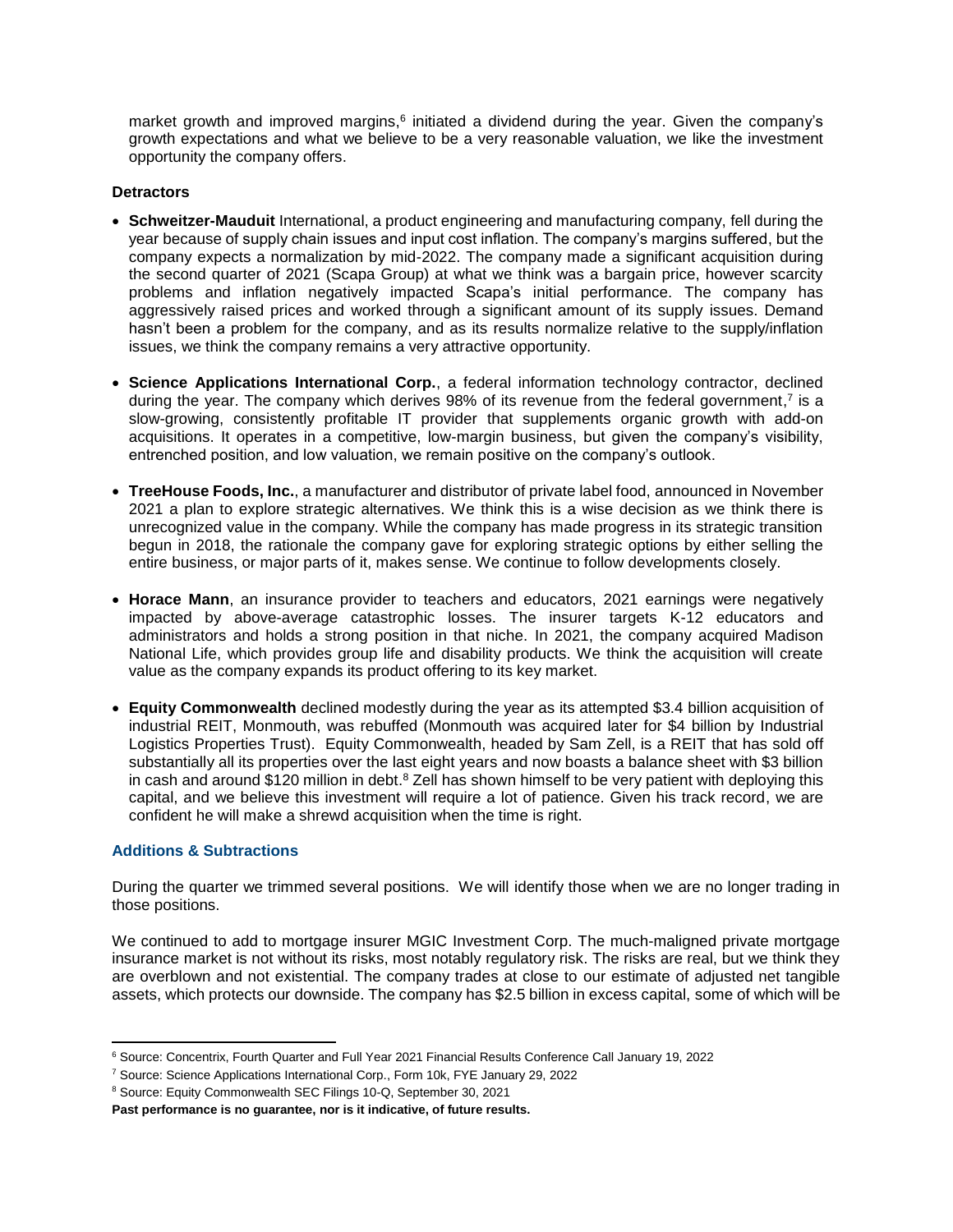used to accelerate its share buybacks.<sup>9</sup> We generally aren't supportive of large buyback programs, but we believe it's a smart move in this situation. The company's tangible net value and attractive valuation more than offset our concerns of increased competition and regulatory risk.

## **Economic Outlook**

2021 was a great year for U.S. equities, with most broad-market indices ending the year near all-time highs. Stocks rose on strong earnings growth, continued monetary and fiscal stimulus from Washington, and optimism in controlling the COVID virus. The bounce back in profits expected for 2021 occurred as predicted, with profits for the companies in the S&P 500 growing approximately 45% for the year compared to the COVID-related easy comparisons in 2020. When compared to 2019 S&P 500 earnings, the 2021 S&P 500 earnings are approximately 27% higher.<sup>10</sup>

As we compare the outlook today to our outlook at the beginning of 2021, we see a mixed bag of news. As we enter 2022, the Federal Reserve (Fed) has shifted from an accommodative position to a more hawkish one. The Fed is poised to raise the federal funds rate, to taper its monthly purchase of bonds, and to allow maturing bonds to roll off its balance sheet. The Fed will have to tread carefully because the economy and markets have been gorging on Fed liquidity for over a decade. As usual, the Fed has stated that these actions are data dependent, contingent on economic growth, inflation, and the employment situation. As of January 25, 2022, the International Monetary Fund forecasts GDP growth for 2022 to be 4.5%, unemployment sits at 3.9%, and the inflation rate hit 7% during December 2021. As these numbers change, so will the Fed's plan.

Developments that could change the economic outlook for 2022 resulting in the Fed to change its course:

- **Supply Chain Disruptions:** From what we're hearing from company executives, supply chain and logistical problems experienced throughout 2021 seem to be lessening to a degree. Most of our portfolio companies have navigated these issues admirably, but challenges remain. Various developments could set back the supply chain recovery, such as local and regional COVID outbreaks (as recently experienced in Xi'an, China), geopolitical issues (Taiwan, Ukraine, et. al.), increasing labor shortage problems, or imprudent political actions. While these risks are real, if they occur, we think they will be managed more effectively than in 2021.
- **Resurgence of COVID-19:** The bounce back in aggregate demand we expected coming out of the initial shutdowns has occurred and GDP growth was robust, reported at an annualized growth rate of 6.9% in the fourth quarter. This quarterly growth, the best since 1984, <sup>11</sup> occurred despite the resurgence of COVID infections attributed to the new COVID variant, Omicron. While the recent spike in COVID cases due to Omicron is concerning, the less severe nature of this variant is good news. What's concerning though, is the way in which Omicron has evolved. This variant has changed through adaptive evolution and is genetically distinct from previous variants. This is perhaps why current vaccines appear to have lower efficacy against transmitting Omicron. This rapid adaptive evolution has scientists concerned and may very well necessitate additional boosters. On the positive side, each flare up of COVID seems to have less of an impact as the previous one.

A much-asked question remains: If the economic news remains strong, the Fed tapers, and asset prices fall precipitously -- as happened during previous 'taper tantrums' -- will the Fed have the resolve to stay the course and continue to extract liquidity from the economy? Only time will tell.

## **Investment Outlook**

U.S. equity returns have been strong for over a decade. We've had modest economic growth over most of that period, but earnings growth has been above average with operating margins of the S&P 500 at all-time

 $\overline{\phantom{a}}$ <sup>9</sup> Source: MGIC Investment Corp. management presentation, November 4, 2021.

<sup>10</sup> Source: Factset, Yardini Research. As of December 31, 2021

<sup>11</sup> Source: US Bureau of Economics. As of December 31, 2021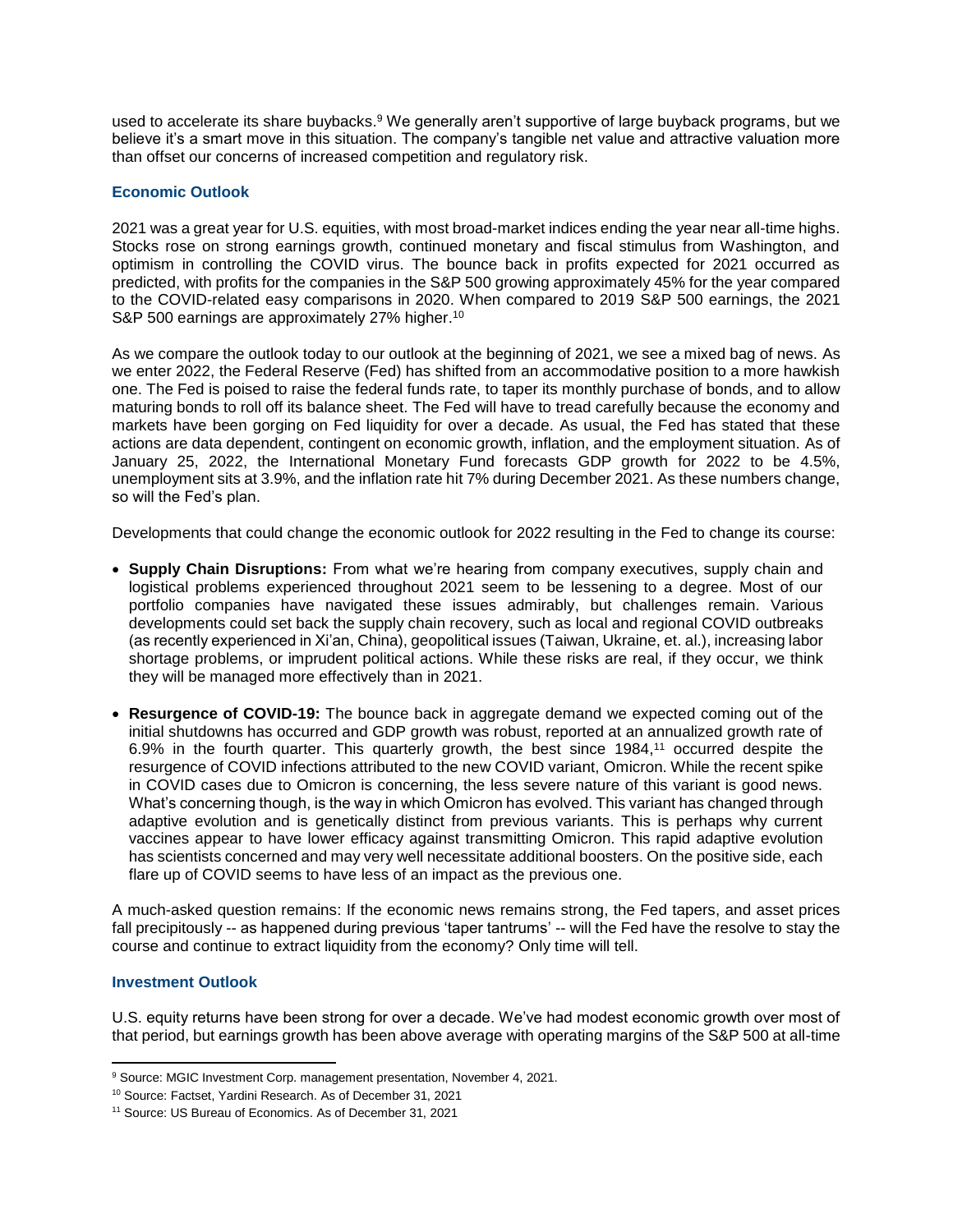highs. Stock prices have risen faster than earnings. This has resulted in elevated valuations. And while we believe valuations have been elevated for some time, the valuations of the broad markets today are generally higher than they were when the pandemic began. If the Fed tightens as it has telegraphed, equity valuations will likely be impacted. In that environment, owning companies whose valuations we estimate at being below their intrinsic value will be extremely important. We think the growth stocks trading at mindblowing valuations will be impacted most, but valuation is going to be critical even within more reasonably priced asset classes. We are confident that if this re-risking occurs, the reasonably valued investments in the portfolio will benefit. We continue to look at companies from a bottom-up perspective and we continue to see companies with compelling valuations and prospects.

We've gone through an unprecedented global crisis at a time when central banks around the world were providing an unprecedented amount of liquidity. Although the pandemic exacted a horrific toll on the world, we have progressed this far. And while we don't presume to predict the future, we expect 2022 will be as turbulent as the last two years. As such, we remain focused on finding the best investment opportunities given the host of uncertainties we face. Our focus is on making sure we are invested in well-capitalized companies with strong management teams focused on creating long-term shareholder value, and that also compete in attractive industries. Despite all the things we can't predict or control, we are confident companies that meet these criteria provide us with the best opportunity for long-term investment success.

Sincerely, Steve Scruggs, CFA Portfolio Manager

### **Important Disclosures**

This Commentary is for informational and discussion purposes only and does not constitute, and should not be construed as, an offer or solicitation for the purchase or sale of any securities, products or services discussed, and neither does it provide investment advice. Any such offer or solicitation shall only be made pursuant to the Fund's Prospectus, which supersedes the information contained herein in its entirety. This Commentary does not constitute an investment management agreement or offering circular.

The statements contained herein reflect the opinions and views of the portfolio managers as of the date written, is subject to change without notice, and may be forward-looking and/or based on current expectations, projections, and/or information currently available. Such information may not be accurate over the long-term. These views may differ from other portfolio managers and analysts of the firm as a whole and are not intended to be a forecast of future events, a guarantee of future results or investment advice.

Portfolio composition will change due to ongoing management of the Fund. References to individual securities or sectors are for informational purposes only and should not be construed as recommendations by the Fund, the portfolio manager, the Adviser, the Sub-Adviser or the distributor. It should not be assumed that future investments will be profitable or will equal the performance of the security or sector examples discussed. The portfolio holdings as of the most recent quarter-end may be obtained a[t www.fpa.com.](http://www.fpa.com/)

Future events or results may vary significantly from those expressed and are subject to change at any time in response to changing circumstances and industry developments. The information and data contained herein has been prepared from sources believed reliable, but the accuracy and completeness of the information cannot be guaranteed and is not a complete summary or statement of all available data.

The information contained herein is not complete, may change, and is subject to, and is qualified in its entirety by, the more complete disclosures, risk factors, and other information contained in the Fund's Prospectus and Statement of Additional Information. The information is furnished as of the date shown. No representation is made with respect to its completeness or timeliness. The information is not intended to be, nor shall it be construed as, investment advice or a recommendation of any kind.

Certain statements contained in this presentation may be forward-looking and/or based on current expectations, projections, and information currently available. Actual events or results may differ from materially those we anticipate, or the actual performance of any investments described herein may differ from those reflected or contemplated in such forward-looking statements, due to various risks and uncertainties. We cannot assure future results and disclaim any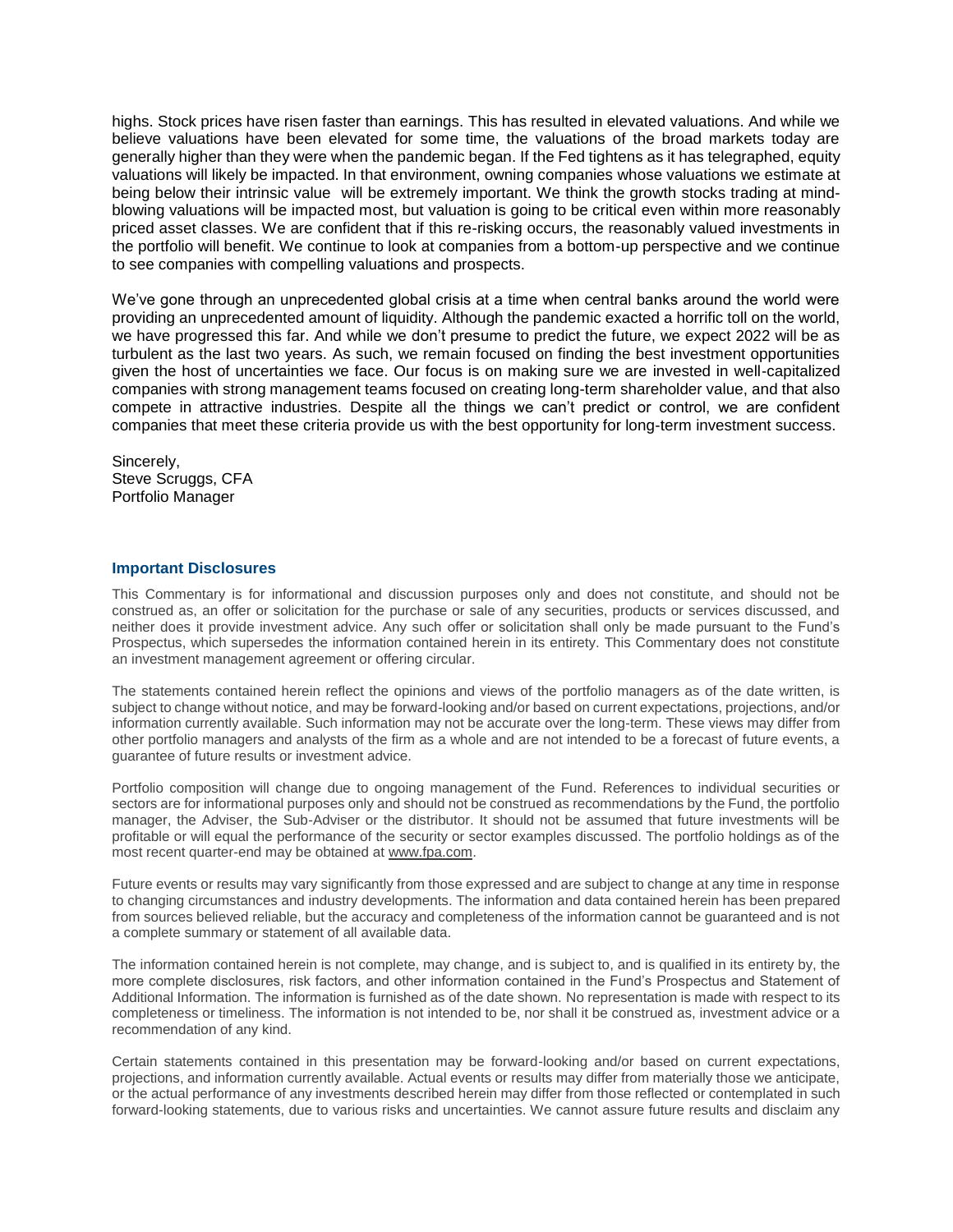obligation to update or alter any forward-looking statements, whether as a result of new information, future events, or otherwise. Such statements may or may not be accurate over the long-term. Statistical data or references thereto were taken from sources which we deem to be reliable, but their accuracy cannot be guaranteed.

The reader is advised that the Fund's investment strategy includes active management with corresponding changes in allocations from one period of time to the next. Therefore, any data with respect to investment allocations as of a given date is of limited use and may not be reflective of the portfolio manager's more general views with respect to proper geographic, instrument and /or sector allocations. The data is presented for indicative purposes only and, as a result, may not be relied upon for any purposes whatsoever.

In making any investment decision, you must rely on your own examination of the Fund, including the risks involved in an investment. Investments mentioned herein may not be suitable for all recipients and in each case, potential investors are advised not to make any investment decision unless they have taken independent advice from an appropriately authorized advisor. An investment in any security mentioned herein does not guarantee a positive return as securities are subject to market risks, including the potential loss of principal. You should not construe the contents of this document as legal, tax, investment or other advice or recommendations.

Fund performance presented is calculated on a total return basis, which includes the reinvestment of all income, plus realized and unrealized gains/losses, if applicable. Unless otherwise indicated, performance results are presented on a net of fees basis and reflect the deduction of, among other things: management fees, brokerage commissions, operating and administrative expenses, and accrued performance fee/allocation, if applicable.

The information provided in this presentation is based upon data existing as of the date(s) of the report and has not been audited or reviewed. While we believe the information to be accurate, it is subject in all respects to adjustments that may be made after proper review and reconciliation.

Investments, including mutual fund investments, carry risks and investors may lose principal value. Capital markets are volatile and can decline significantly in response to adverse issuer, political, regulatory, market, or economic developments. Small and mid-cap stocks involve greater risks and they can fluctuate in price more than larger company stocks. Short-selling involves increased risks and transaction costs. You risk paying more for a security than you received from its sale. Groups of stocks, such as value and growth, go in and out of favor which may cause certain funds to underperform other equity funds. The value of an individual security can be more volatile than the market as a whole and can perform differently than the value of the market as a whole.

The Fund primarily invests in equity securities (common stocks, preferred stocks and convertible securities) of **smallcapitalization U.S. companies**, defined as those with market capitalization, at the time of purchase, that is no greater than the largest market capitalization of any company included in the Russell 2000 Value Index. Investing in small companies involves special risks including, but not limited to, the following: smaller companies typically have more risk and their company stock prices are more volatile than that of large companies; their securities may be less liquid and may be thinly traded which makes it more difficult to dispose of them at prevailing market prices; these companies may be more adversely affected by poor economic or market conditions; they may have limited product lines, limited access to financial resources, and may be dependent on a limited management group; and small cap stocks may fluctuate independently of large cap stocks. All investment decisions are made at the discretion of the Portfolio Manager, in accordance with the then current Prospectus. Comparison to any index is for illustrative purposes only.

The prices of securities held by the Fund may decline in response to certain events taking place around the world, including those directly involving the companies whose securities are owned by the Fund. Securities in the Fund's portfolio may underperform due to inflation (or expectations for inflation), interest rates, global demand for particular products or resources, natural disasters, pandemics, epidemics, terrorism, regulatory events and governmental or quasi-governmental actions. There is a risk that you may lose money by investing in the Fund.

Value style investing presents the risk that the holdings or securities may never reach their full market value because the market fails to recognize what the portfolio management team considers the true business value or because the portfolio management team has misjudged those values. In addition, value style investing may fall out of favor and underperform growth or other styles of investing during given periods.

Please refer to the **Fund's Prospectus** for a complete overview of the primary risks associated with the Fund.

*The FPA Funds are distributed by UMB Distribution Services, LLC, 235 W. Galena Street, Milwaukee, WI, 53212.*

#### **Index / Benchmark / Category Definitions**